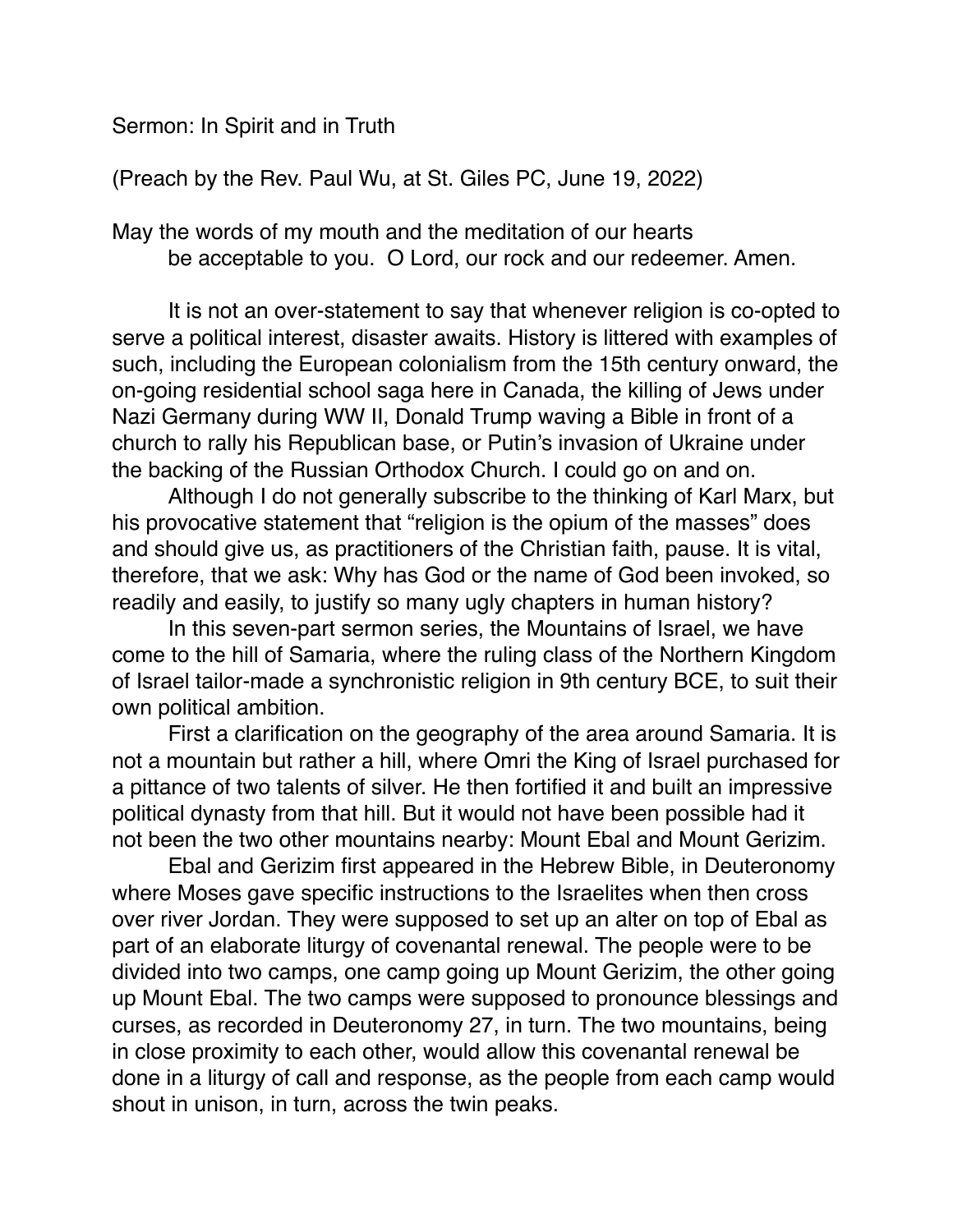It would've been a might sight to behold, and this liturgy was indeed carried out by Joshua, the successor of Moses, after the battle of Ai. More importantly, the city in-between Ebal and Gerizim was Shechem, a site of religious significance to Israel. Shechem was a place of promise, where Abram stopped at the tree of Moreh and received God's promise of the land. Shechem was a place of worship, as Abraham, Jacob and Joshua all built altars there and sacrificed to the Lord. In our Scripture passage today, Jeroboam, the first king of the Northern Kingdom of Israel set up the first capital at Shechem.

After David and Solomon, the united kingdom broke apart into the Northern Kingdom of Israel consisting of ten tribes and the Southern Kingdom of Judah consisting of the tribes of Benjamin and Judah. That story in itself is a sermon and a lesson for another day.

Anyway, Jeroboam, the first king of the breakaway Israel had a problem—the temple of Jerusalem was in, well, Jerusalem, the capital city of Judah. Jeroboam understood correctly the inherent need for the people to worship and to sacrifice to their God. So he was worried, rightfully, and said to himself, "*Now the kingdom may well revert to the house of David. If this people continues to go up to offer sacrifices in the house of the Lord at Jerusalem, the heart of this people will turn again to their master, King Rehoboam of Judah; they will kill me and return to King Rehoboam of Judah.*" (1 Kings 12:26-27)

It was also awfully inconvenient geographically for his subjects to travel all the way to the south. So Jeroboam devised a scheme—he made two golden calfs, just like the one made by Aaron at the foothill of Mount Sinai. And he said to the people, "*You have gone up to Jerusalem long enough. Here are your gods, O Israel, who brought you up out of the land of Egypt.*" Jeroboam set one each in Bethel and Dan, the southern most and the northern most reach of his kingdom. It is one thing for Aaron to naively and mistakenly cast a golden calf to appease the people. It is another altogether for Jeroboam to make two golden calfs, in order to control the people.

Furthermore, Jeroboam made houses on high places, namely the two shrines he built on top of Ebal and Gerizim. He also appointed priests who were not Levites, invented his own schedule of religious festivals, and gave himself priestly authority to offer incense and sacrifices on those selfproclaimed holy sites.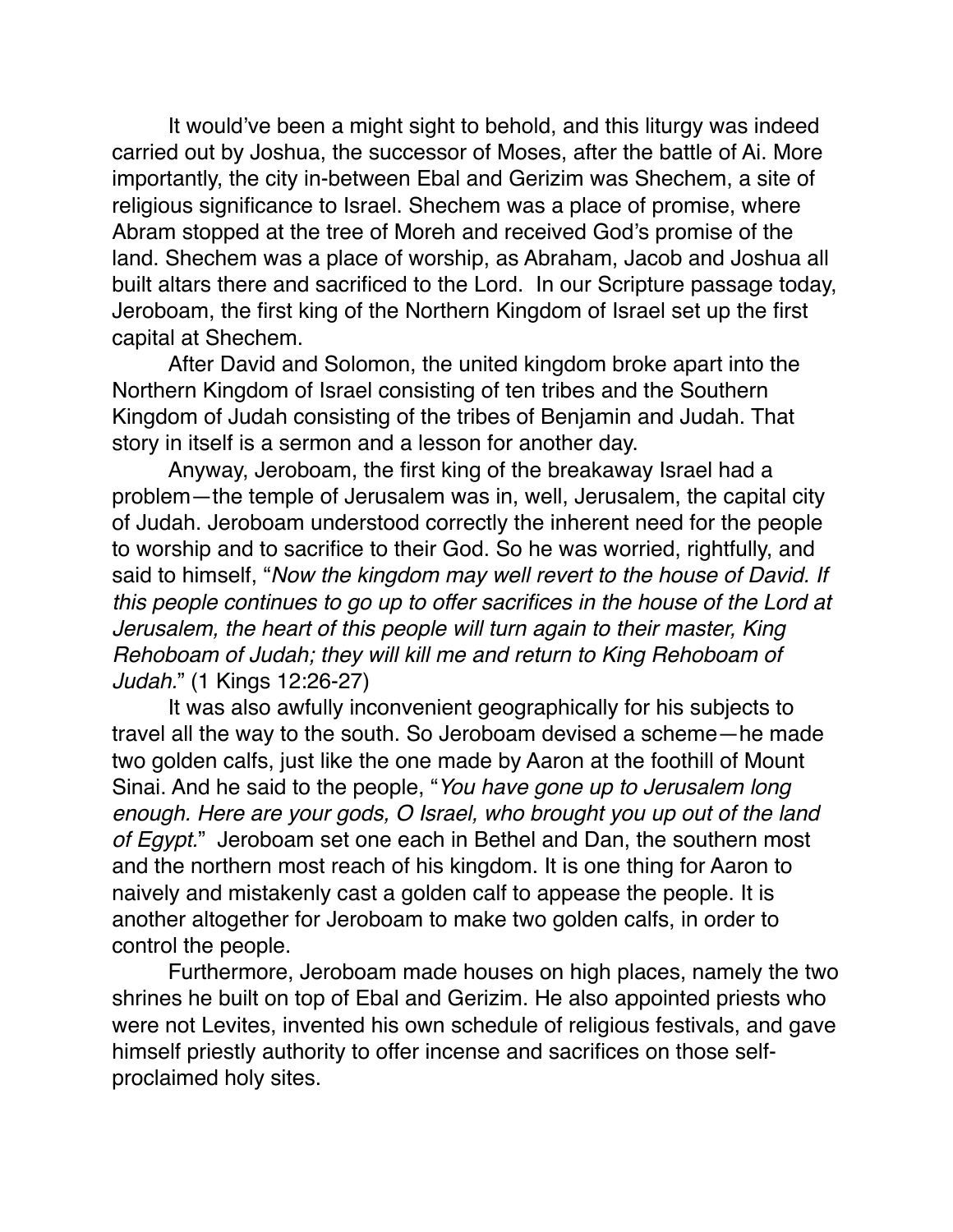What is unrecorded in the Scripture, and biblical scholars are uncertain by whom or when it came to be, the Pentateuch or the first five books of Moses, used in the Northern Israel, was altered to fully justified everything Jeroboam did. In effect, Jeroboam had created a parallel religion for his people to worship the Lord God. However, what looks like a duck, quacks like a duck, is in fact no duck at all. This tailor-made religion of the north became a sin, a snare for the people of God. It was idolatry, pure and simple, based on the classical definition offered by Augustine, the early Church father, as worshipping anything that ought to be used, and using anything that out to be worshiped.

The sin of Jeroboam was doubly tragic in that God had actually promised him blessings if he had just followed the path of David. "*If you will listen to all that I command you, walk in my ways, and do what is right in my sight by keeping my statutes and my commandments, as David my servant did, I will be with you and will build you an enduring house, as I built for David, and I will give Israel to you.*" (1 Kings 11:38)

In turning to calf-worship, Jeroboam spurned God's goodness and brought about his own eventual demise. However, the sin of Jeroboam became an archetype, a pattern followed by subsequents kings of Israel. So by the time of Omri, who actually built a worthy dynasty from the hill of Samaria, praised and feared by neighbouring nations, the Hebrew Bible had actually very little to say, except, "*Omri did what was evil in the sight of the Lord; he did more evil than all who were before him. For he walked in all the way of Jeroboam son of Nebat and in the sins that he caused Israel to commit, provoking the Lord, the God of Israel, to anger by their idols.*" (1 Kings 16:25-26) Omri, as we know was the father of that infamous King Ahab, who with Jezebel, would later mix a number of Canaanite deities, Baal, Ashtoreth, Moloch into the worship of Yahweh, thus creating a perverse and synchronistic faith.

What Jeroboam, Omri, and later Ahab created reminds me of a story I once read, in *The Wounded Healer*, by author and theologian Henri Nouwen. Nouwen recounts *a* story of four royal brothers who decided to each master a special ability. "I have mastered a science," said the first, "by which I can take but a bone of some creature and create the flesh that goes with it." "I", said the second, "know how to grow that creature's skin and hair if there is flesh on its bones." The third said, "I am able to create its limbs if I have flesh, the skin, and the hair." "And I," concluded the fourth, "know how to give life to that creature if its form is complete." So the brothers went